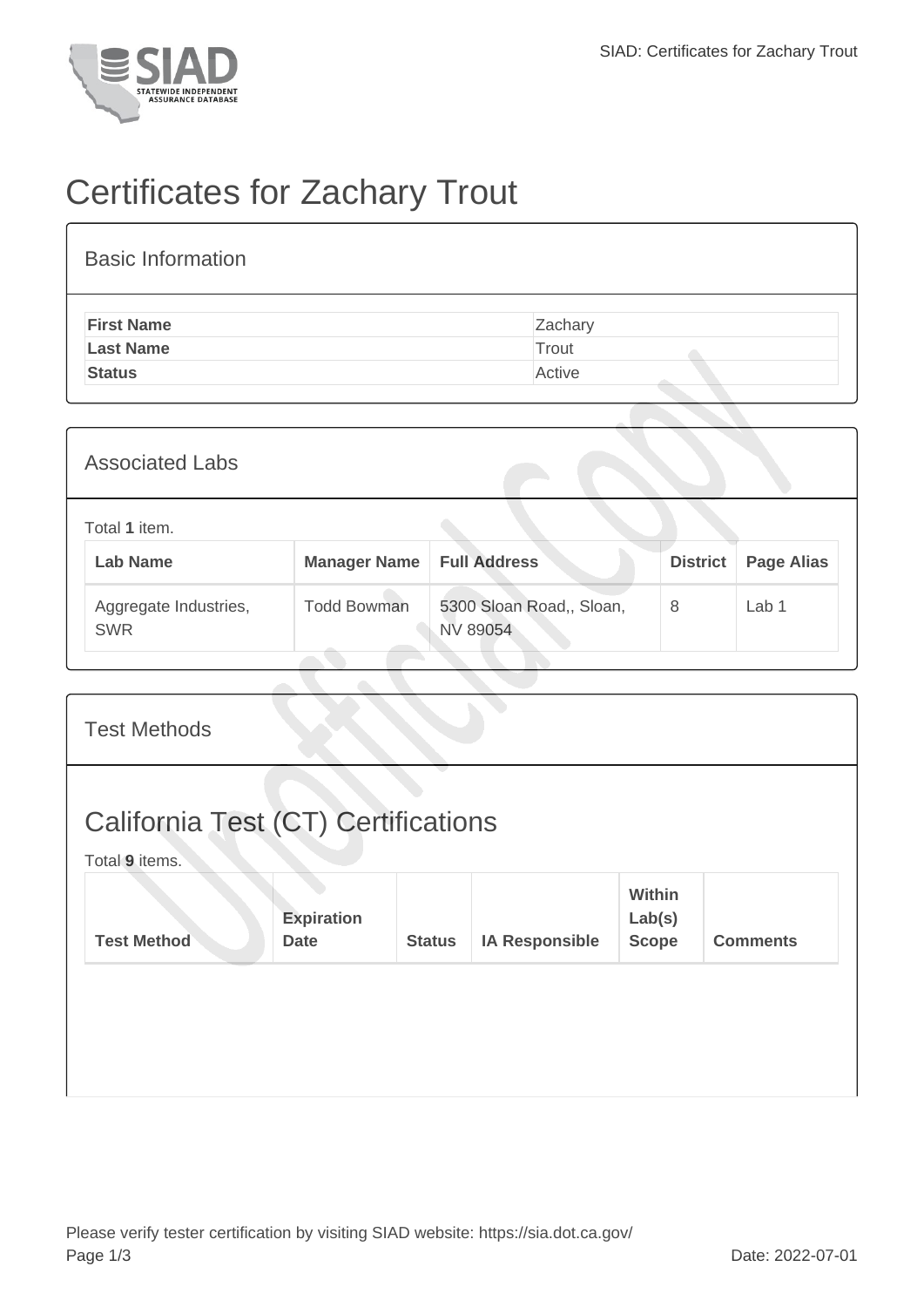

| <b>Test Method</b>                                                                  | <b>Expiration</b><br><b>Date</b> | <b>Status</b>  | <b>IA Responsible</b> | <b>Within</b><br>Lab(s)<br><b>Scope</b> | <b>Comments</b>                                                     |
|-------------------------------------------------------------------------------------|----------------------------------|----------------|-----------------------|-----------------------------------------|---------------------------------------------------------------------|
| CT 105 Calculations -<br>Gradings (JTCP - HMA<br>$1/$ S&A)                          | 2018-10-24                       | <b>Expired</b> | Shaya<br>Meisamifard  | Lab <sub>1</sub>                        | Originally<br>occurred on<br>10/24/2017<br>expired on<br>10/24/2018 |
| CT 201 Sample<br>Preparation - Soil and<br>Aggregates (JTCP -<br><b>S&amp;A)</b>    | 2018-10-24                       | <b>Expired</b> | Shaya<br>Meisamifard  | Lab 1                                   | (No comments)                                                       |
| CT 202 Sieve analysis<br>- Fine and Coarse<br>Aggregates (JTCP -<br><b>S&amp;A)</b> | 2018-10-24                       | Expired        | Shaya<br>Meisamifard  | Lab <sub>1</sub>                        | (No comments)                                                       |
| CT 205 Percent<br><b>Crushed Particles</b><br>$(JTCP - S&A)$                        | 2018-10-24                       | Expired        | Shaya<br>Meisamifard  | Lab <sub>1</sub>                        | (No comments)                                                       |
| CT 211 LA Rattler                                                                   | 2018-10-24                       | <b>Expired</b> | Shaya<br>Meisamifard  | Lab <sub>1</sub>                        | (No comments)                                                       |
| CT 217 Sand<br>Equivalent (JTCP -<br><b>S&amp;A)</b>                                | 2018-10-24                       | <b>Expired</b> | Shaya<br>Meisamifard  | Lab 1                                   | (No comments)                                                       |
| CT 226 Moisture<br>Content - Soils and<br>Aggregates (JTCP -<br><b>S&amp;A)</b>     | 2018-10-24                       | <b>Expired</b> | Shaya<br>Meisamifard  | Lab 1                                   | (No comments)                                                       |